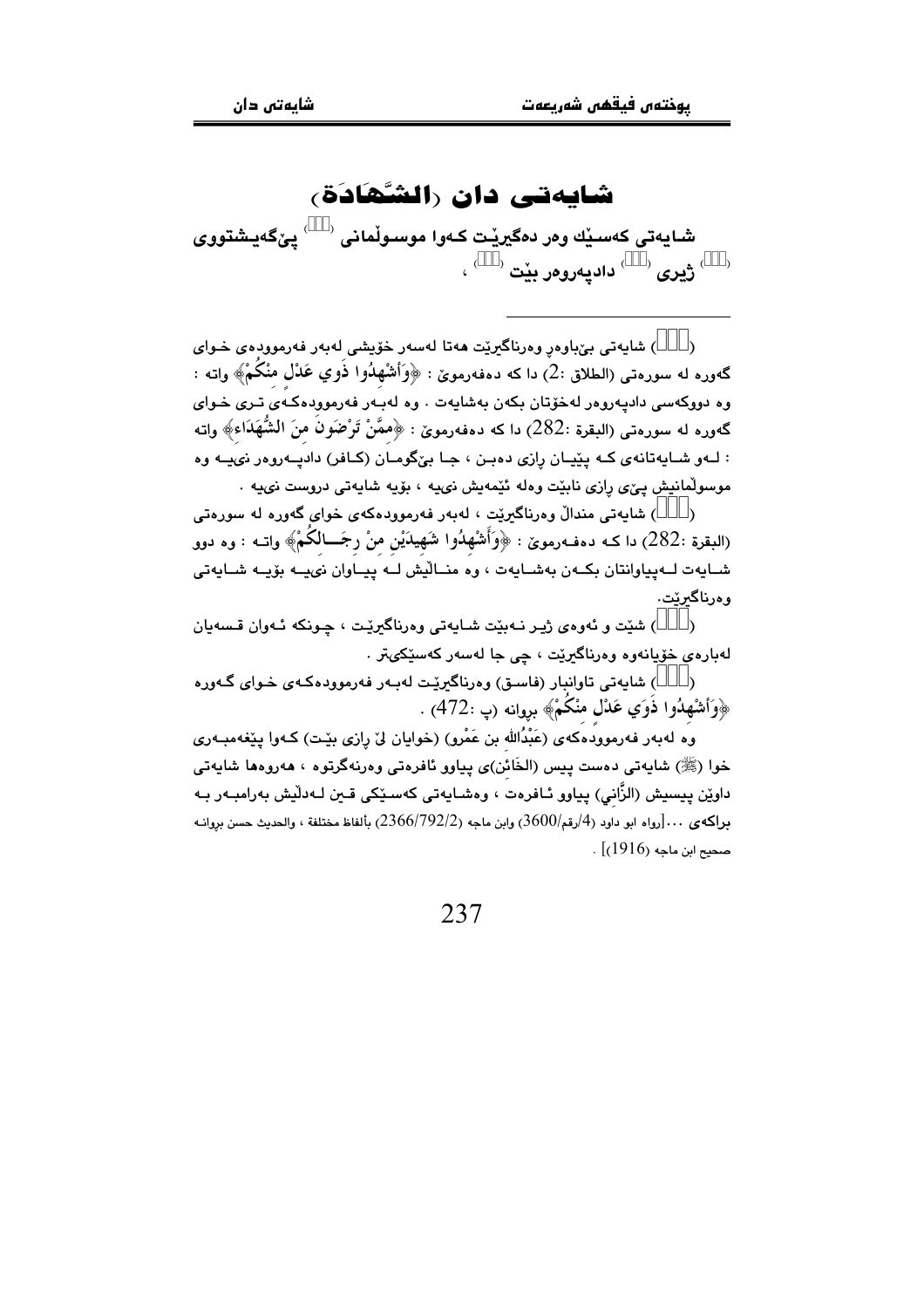وههـهلْ گرتنـي شـايـهتي لـهمافـه ئادهمييـهكان دا (حُقُـوقُ الآدَمـيـن) يـيْويـستي (كفَايَه) يه لەسەر ھەموو موسولْمانێك $\langle\quad\rangle$ وەدەبێت شايەتى راستى بدات ئەگەر لەسەر خۆيشى بێت <sup>‹ )</sup> وەشايەتى دانى درۆ يەكێكە لەگەورەترين

## تێبيني :

سـنوور (حـدّ)ى داد پـــهروەرێتى (العَدَالَــة) لـهئپــسلام دا ، ئـهوەپــه ئــهو كـهســه  $(1)$ خۆيــارێز بێـت لەتاوانــە گــەورەكان ، وەســوور و بــەردەواميش نــەبێت لەســەر تاوانــە بچووکهکان ، وهئهو کارانه نهکات کهمرۆڤی ییّ سووك و ههرزه دهبێت لهنێو خهڵکی دا .. دادوهر (قَاضـي) داد پـهروهرێتي شاپهت بـهوه دا دهزانرێت که خۆی بيناسێت يان دوو ( كەسى داد يەروەر شايەتى داديەروەرى بۆ بدەن لەلاي دا .

لەبسەر فەرموودەكسەي خسواي گسەورە لەسسوورەتى (البقسرة :282) دا $(282:$  دا $(476)$ كەدەفەرمويّ : ﴿وَلاَيَأْبَ الشُّهَدَاءُ إِذَا مَادْعُوا﴾ واتـه : وەنابێت شـايەتەكان خـۆبگرن و نەبەن بۆ شابەتى دان كاتتك كەبانگ كران .

(477) لەيسەر فەرموودەكسەي خىبواي گەورە لەسسورەتى(الىقىرة :283) دا كەدەڧەرموێ : ﴿وَلاتَكْتُمُوا الشَّهَادَةَ وَمَنْ يَكْتُمْهَا فَإِنَّهُ آثمٌ قَلْبُـــهُ﴾ واتــه : وهشـايـەتى دانتان مەشارنەوە وەھەر كەسێك بيشارێتەوە ئـەوە دڵى تـَاوان بـارە . وەڧەرموودەكـەي خواي گەورە لەسورەتى (النساء : 135) دا كەدەفەرمويّ : ﴿يَاأَيُّهَا الَّذِيْنَ آمَنُوا كُونُـــوا قَوَّامِينَ بالقسْط شُهَدَاءَ للّه وَلَو عَلَى أَنْفُسكُمُ أَو الوَالدَيْنِ وَالأَقْرَبيْنَ إِنْ يَكُنْ غَنيَّــاً أَوْ فَقيراً فَاللَّهُ أَوْلَىَ بِهِمَا فَلاَ تَتَّبَعُوا الهَوَى أَنْ تَعْدلُوُا وَإِنْ تَلُوا أَوْ تُعْرضُوا فَإِنَّ اللهَ كَانَ بمَـــا تَعْمَلُونَ خَبيرَاَ﴾ واته : ئەي ئەو كەسانەي كەباوەرتان ھێناوە ، ھەستن بەداديەروەرێتى ، لەبەرخوا شايەتى بدەن ھەرچەندە لەسەر خۆتانيش بێت يان لەسەر دايك و باوكتـان يـان لەسەر خزم و كەسە نزيكەكانتان بێت ، ئيتر بائـەو شـايەتى لەسـەر دراوە دەولەمەنـدبێت يان هـهژار چونکه خـواى گـهوره چـاکتر لهبهرژهوهنديان دهزانێت ، شـوێنى ئـارهزووى خۆتان مەكەون كـەوا داديــەروەر نــەبن ، وە ئەگـەر مـل بابـدەن يـان روو وەر بـچەرخێنن لەشايەتى دان ، ئەوە بىّ گومان خواي گەورە بەوەي دەيكەن ئاگادارە .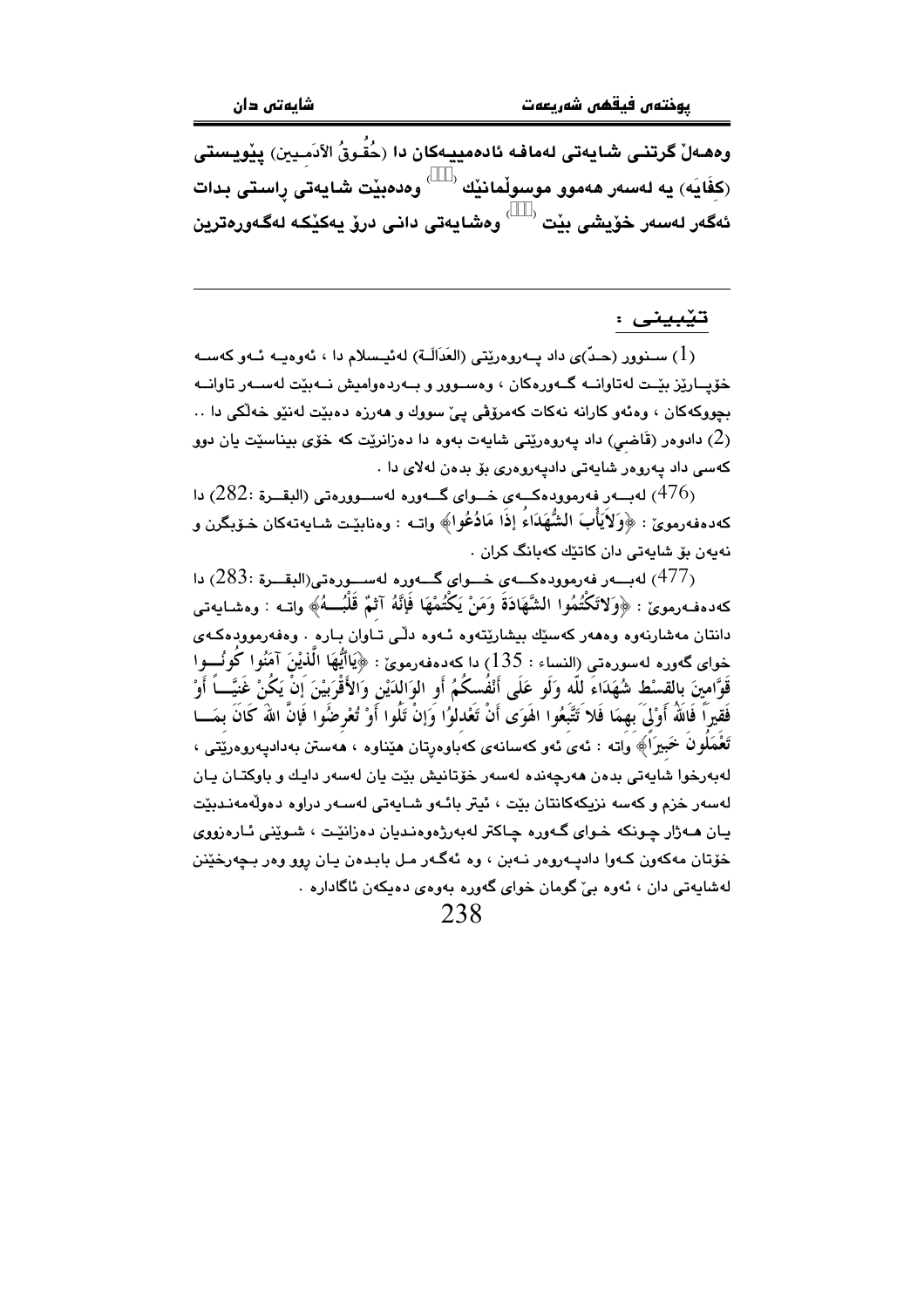تاوانـه گـهورهکان <sup>( )</sup> وه ئـهو مافانـهى کـه <mark>شـاي</mark>هتيان لهسـهر دهدريـّت دوو جسؤره : مسافي خسواي گسەورە و مسافي ئادەمىزادەكسان ، وەمافسەكانى ئادەمىزادىش خۆي بۆ خۆي سے حۆرە :

جۆرى يەكـەم : تـەنھا دووشايـەتى ييـاوى تێدا وەردەگيرێت ، ئـەوەيش ئـهو مافانهيـه كـهمالّى دونيـاي تێدا مهبهست نىيـه ، وه ييـاوانيش يىّـى ئاگادارن وهك ماره برين و تهڵاق دان . <sup>( \_\_ )</sup>

جـوْري دووهم : ئەوەپـه كـه دوو شـايەتى پيـاوى تيْدا وەر دەگيريْت يـان پیاویّك و دوو ئافرەت یان پیاویّك و سویْندى داواكار ، ئەم جۆرە مەبەست پىِّى مالّى دونيايه وهك كړين و فرۆشتن و بهكرىِّ دان . <sup>(</sup>

<sup>(478)</sup> لهبهر فهرموودهكهي (أَبُو بَكْرَة) (خواي ليّ رازي بيّت) كهوا يێغهمبـهري خـوا (ﷺ) فەرمووى : ((أَلا أُنَبِّئُكُمْ بِأَكْبَرِ الكَبَائر ؟)) واته : ئايه يێتان رانەگەيەنم گەورەترين تاوانــه گــهورهکان چــِي.په ؟ ووتمــان : بــهلّيٰ ئــهي پێغهمبــهري خــوا (ﷺ) ، فــهرمووي : ((الإشْرَاكُ بِالله وَعُقُوقُ الوَالدَيْنِ)) واتـه : هـاوهلْ بريـار دان بـوّ خـواو بـه گویْ نـهكردنی دايك و باوك ، وهشاني دابووهوه جا دانيشت و فــهرمووي : ((أَلاَ وَقَـوْلُ الـزُّور ، وَشَـهَادَةُ الزُّور)) واته : بەلْيٌ ، وەقسەي درۆو شايەتى درۆ ، جـا بـەر دەوام دووبـارەي دەكـردەوە ۔<br>**تاووتمان : خۆزگا بے** د**ہنگ بوایه** [رواہ البخاری (5/رقم/2654) ومسلم (87/91/1)] .

<sup>(479)</sup> خواي گەورە لەسبورەتى (الطـلاق :2) دا دەڧـەرموێ : ﴿فَإِذَا بَلَغْنَ أَجَلَهُنَّ فَأَمْسكُوهُنَّ بِمَعْرُوفٍ أَوْ فَارِقُوهُنَّ بِمَعْرُوفٍ وَأَشْهِلُوا ذَوَي عَدْلٍ مِنْكُمْ﴾ واته : جا مەر کاتێك نزيك بوو ماوهى (عدَّه) يان تـهواو بێت ئـهوه يـان بهباشـي دهسـتيان يێـوه بگـرن وهيان بهباشي وازيان ليٌ بيِّنن و تـه لاقيان بـدهن بهيـهكجاري وه دوو شـايهتي داد پـهروهر لەخۆتان بكەن بەشايەت .

وهيێغەمبەرى خوا (ﷺ) دەفەرموێ : ((لا نكَاحَ إِلَّا بِوَلَى وَشَاهدَى عَدْلٍ)) بروانـه (پے22) ، جا دەبپـنـن لەئابەتەكـە و لەفەرموودەكـەبش دا شـابەتەكان بـە (لَفـظ) ي نێـر (مُذَکِّر) باسی کراوه ۰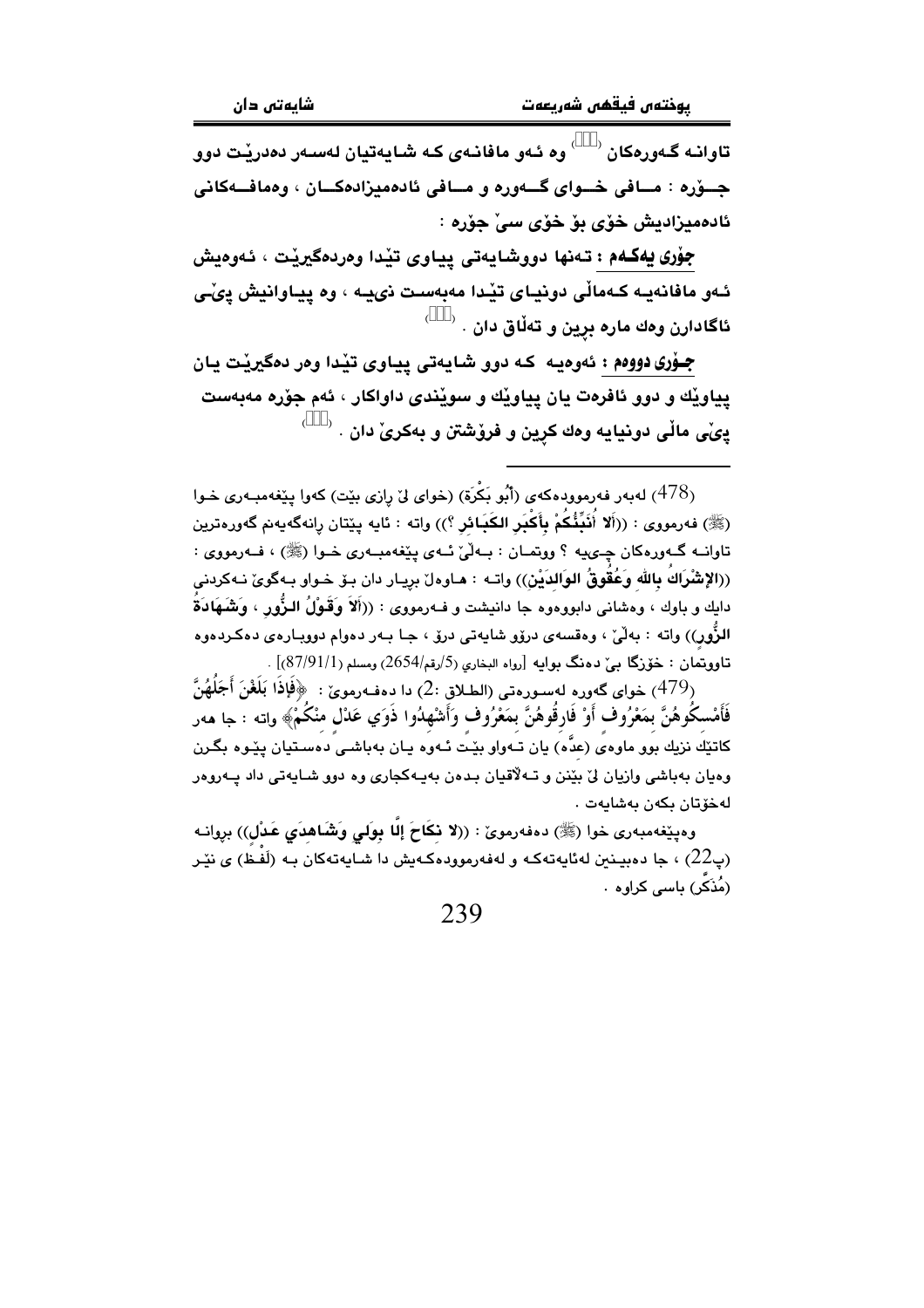جوْري سِيُلِيهُمْ : ئەوەپە كەدوق شايەتى پياو وەردەگیریْت يان پياویْك و دوو ئافرەت يان چوار ئافرەت ئـهم جۆرە ئەوەيـه كـەزۆر جار يياوان لىْي ئاگــادار نـــابن وهك شـــــــيردان و منــــدالٌ بــــوون و نهيّنيــــهكاني ئافرهتـــان <sup>)</sup>وهمافهکانی خوای گـهوره بـههیچ شـێوهیهك شـایـهتی ئـافرهتی تێدا وهر ناگيريْت<sup> ( )</sup> ئەويش بەھەمان شێوە سى**ٚ جۆرە** .

جوْري يهكهم : ئەوەيە كەوا لەچوار يياو كەم ترى تێدا وەرناگيرێت <sup>(</sup> ئەويش داوين ييسيە (الزِّنَا) .

خواي گـهوره لهسـورهتي (البقـرة :282) دا دهفـهرمويّ : ﴿وَاسْتَـــشْهِدُوا  $(480)$ شَهيدَيْن منْ رجَالكُمْ فَإنْ لَمْ يَكُونَا رَجُلَيْن فَرَجُلٌ وَامْرَأَتَان ممَّنْ تَرْضَونَ منَ الـــشُّهََدَاء أَنْ تَصْلُّ إَحْدَاهُمَا فَتُذَكَّرَ إحْـــدَاهُمَا الأُخْــرَى﴾ بروانــه : (بِ468) . وه (إِنْـنُ عَيَّـاس) (خواياُن لِيّ رازِي بيّت) دەفەرموێ : ((أَنَّ رَسُولَ الله ۚ (ﷺ) قَضَى بِـاليَمين مَـعَ الـشَّاهد)) ىروانە (پ469).

(481) (إِبْنُ أَبِي شَيْبَة) دەگێرێتەوە كـەوا ئىمـامى (الزُّهْـرى) (رەحمـەتى خـواي ليّ بيّت) دەفەرموێ : سوننەت وابووە كەوا شايەتى دانىي ئافرەتان دروستە لـەو شتانەدا  $\sim [297/2:1]$ كەتەنھا ئافرەتان لىڭى ئاگادار دەبن . بروانە  $[297/2:1]$ 

جونکه شبابهتی دانیـان گومـانی تێدابـه ، وهئـهم مافانـهبش بـهبارێزهبی جوبکه شبابهتی دانیـان گومـانی  $(482)$ (الاحْتيَاط)ه وه وهردهگيريّت . (مَالك) لـه (الزُّهْـري) وه دهگيْريّتـهوه كـهوا فهرموويـهتي : (سوننهت وا بووه کـهوا شـايهتي دانـي ئـافرهت لـه (حُـدُود) دا دروسـت نىيـه) . [بروانـه  $[296/2)$  الاقناع

(483) حواى گەورە لەسىورەتى (النـور :4) دا دەفـەرموئ : ﴿وَالَّـــٰذِيْنَ يَرْمُـــونَ الْمَحْصَنَات ثُمَّ لَمْ يَأْتُوا بِأَرْبَعَة شُهَدَاءَ فَاجْلِدُوهُمْ ثَمَانِيْنَ جَلْدَةً﴾ وإت $\cdot$  : وهئهوانيهي كيهوا يوختان بِيْ ئافرەتـانى داويْـن يـاك ھەلدەبەسـتن ، ياشـان چـوار شـايەت نـاھێنن ، ئـەوە ھەشتا داريان لِّ بدەن ،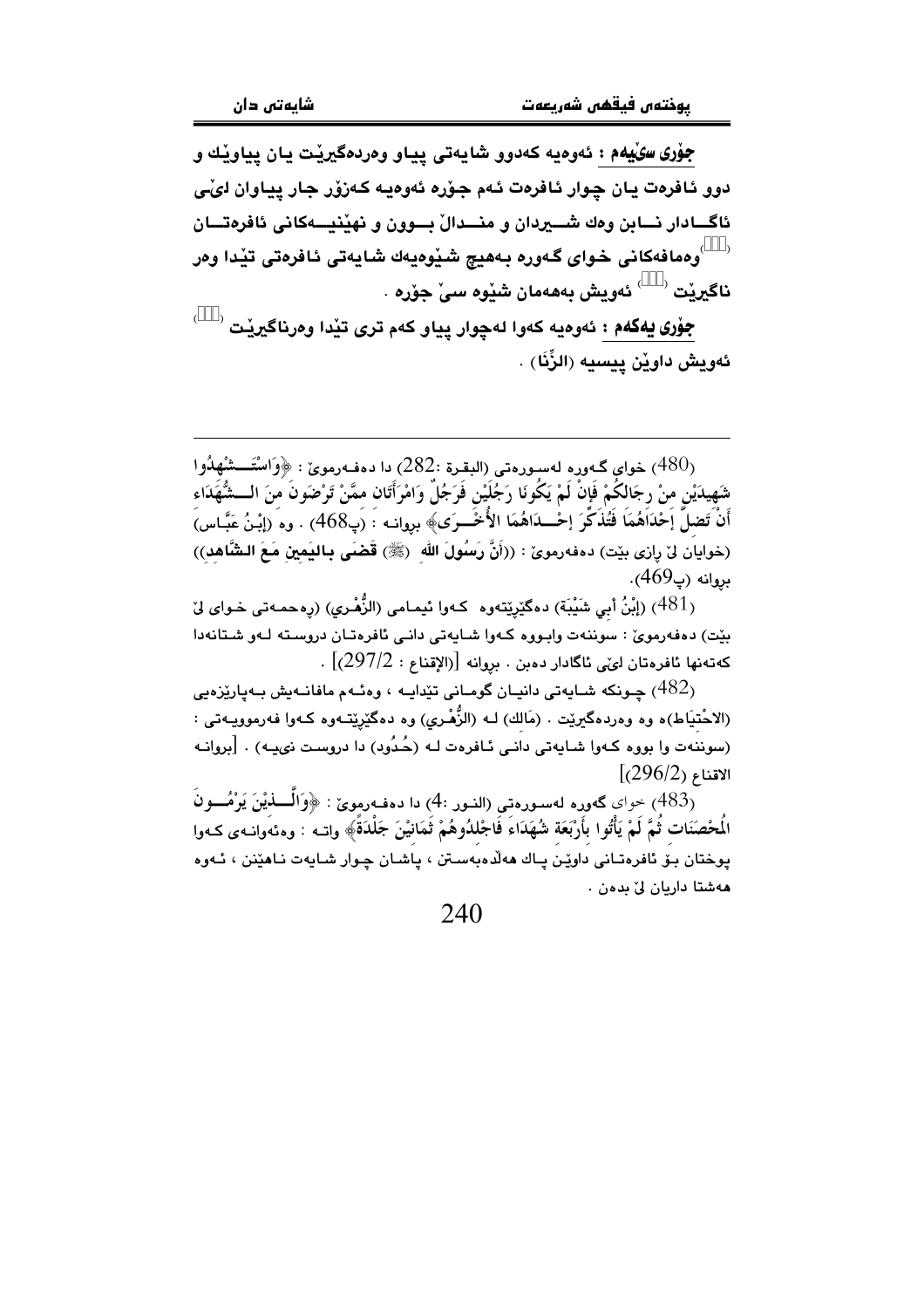جــۆری دووهم : ئەوەپــە كـەوا دووشـايـەتى تێـدا وەردەگیرێـت ، وەكـو ئـەو .<br>تاوانانەي كەلە داوٽن بېسى كەمترە

جــۆری ســیْ یــهم : ئەوەیــه کــەوا یــەك شــایـەتى تیّـدا وەر دەگیریّـت وەك  $^\circ$ . بينيني مانگي رەمەزان

ومکو (جَدّ)ی تۆمەت ھەلبەستن بۆ ئافرەتـانى داويين يـاك و (جَدّ) ی مـەی ( $\langle 484\rangle$ خواردنــهوه ، ئــهوه بهشــايهتى دانــى دوو شــايهت دهچهســيێت ، لهبـهر (عُمُــوم)ى دهق (نَص)ه شەرعيەكان ، وەك فەرموودەي خواي گەورە : ﴿وَاسْتَـــشْهْدُوا شَــــهِدَيْنِ مــــنْ رجَـــــالكُمْ﴾ . وه فــه(موودهى يَيْغهمبــه(رى خــوا (ﷺ) ((تشَـاهدَانْ أَوْ يَمينــه)) كهلــه ريوايــه-تێكي تــري فهرموودهكــهي (الأشْـعَثُ بــِنُ القَـيْس) دا هــاتوه كــه لــه (پ 470) دا مێناومانەوە وە لەبەر ئەو فەرموودانـەي تـر كەلەباسـى (حُـدُود)ە شـەرعيەكاندا باسـى لِيّ دەكەين .

(485) لەبـەر فەرموودەكـەي (إِبْنُ عُمَـر) (خوايـان لِيْ رازي بِيّـت) كـەوا فـەرمووي : خەلكى تەماشايان دەكرد مانگى (رەمەزان) بېينن ، منيش بەيێغەمبەرى خىوام (ﷺ) ووت : من بينيم ، جا خوّي رۆژووي گرت و فهرمانيشي بهخهاٽکي کـرد رۆژوو بگـرن [رواه ابـو داود  $(2325/468/6)$ . وهو صحيح بروانه الأرواء (908)

وهحيكمهت لەوەرگرتنى يەك شايەت لەمەدا ئەوەيە كەوا (إحْتيَاط) بكرێت لــﻪ رۆژوو گرتن دا چاکتره ، چونکه لهیهرستن دا مهڵه کردن لـه کردنـی دا خرایـهى کـهم تـر تـا لـه مەلّە كردن لەنەكردنىدا ، بەيێچەوانەى (زنَـا) و ئـەو شـتانەى تـر كـە يێويـستى بەچـەند شايەتێك ھەيە .

( الحمد لله ) ئەوە بەشى شايەتى دان كۆتايى يىْ ھات وەئىستايش دەچينە سەر بەشى مايە پووچ بوون و قەدەغە كردنى مالْ و پارە .